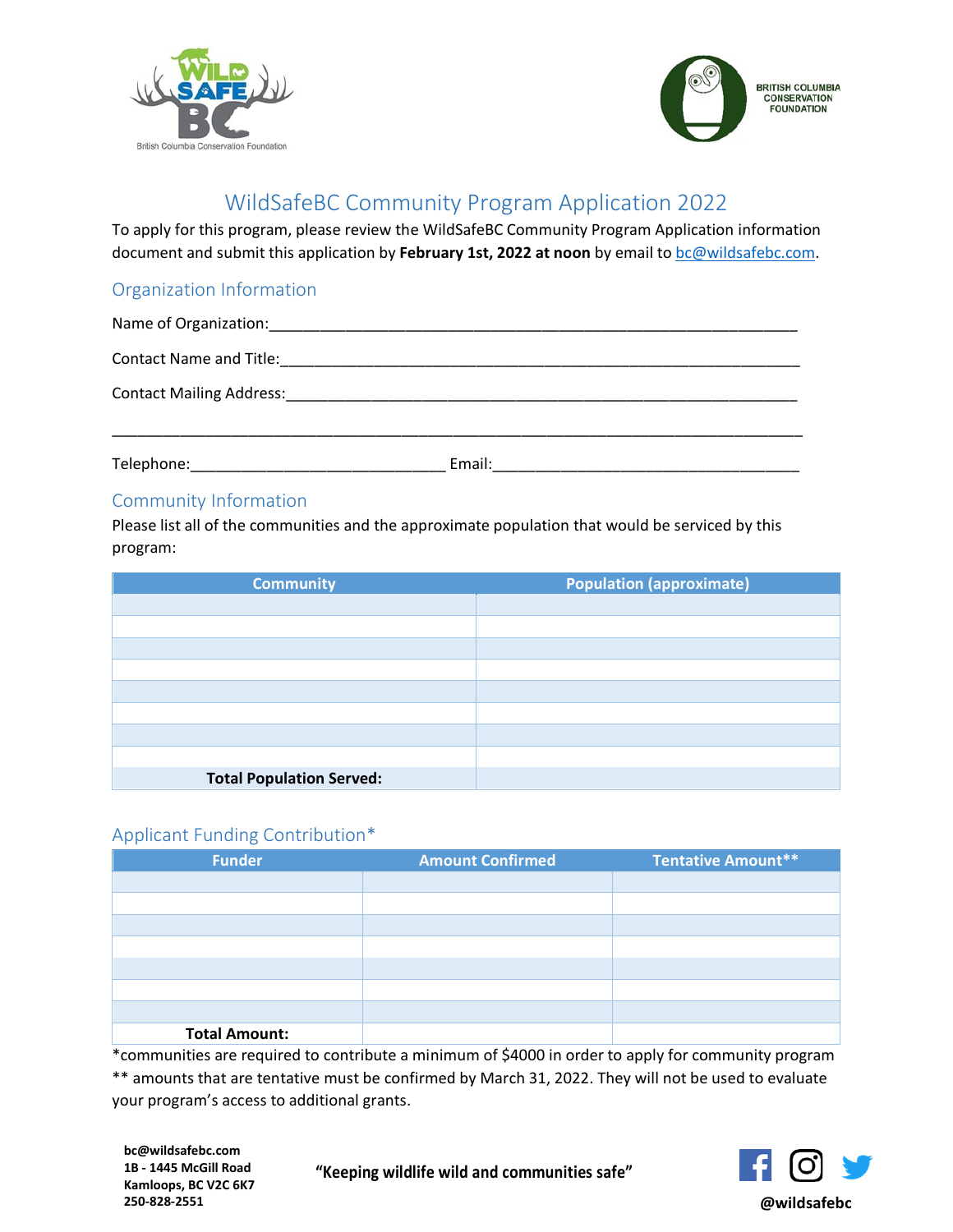



#### In-Kind Support

Please check all items your community is able to provide to support the Community Program (check yes or no).

| <b>ITEM</b>                      | <b>YES</b> | <b>NO</b> |  |  |  |
|----------------------------------|------------|-----------|--|--|--|
| Office space                     |            |           |  |  |  |
| Office phone                     |            |           |  |  |  |
| <b>Printing/copying services</b> |            |           |  |  |  |
| <b>Cell Phone</b>                |            |           |  |  |  |
| Computer                         |            |           |  |  |  |
| Other:                           |            |           |  |  |  |

\_\_\_\_\_\_\_\_\_\_\_\_\_\_\_\_\_\_\_\_\_\_\_\_\_\_\_\_\_\_\_\_\_\_\_\_\_\_\_\_\_\_\_\_\_\_\_\_\_\_\_\_\_\_\_\_\_\_\_\_\_\_\_\_\_\_\_\_\_\_\_\_\_\_\_\_\_\_\_\_\_\_\_\_\_

### Bear Smart Community Progress

Please fill out the following form with regards to Bear Smart initiatives undertaken within your community. Consult the Province's Bear Smart [Community criteria.](https://www2.gov.bc.ca/assets/gov/environment/plants-animals-and-ecosystems/conservation-officer-service/bearsmart_brchr.pdf) With regards to implementing an education program, please indicate the years you had a WildSafeBC Community Program:

\_\_\_\_\_\_\_\_\_\_\_\_\_\_\_\_\_\_\_\_\_\_\_\_\_\_\_\_\_\_\_\_\_\_\_\_\_\_\_\_\_\_\_\_\_\_\_\_\_\_\_\_\_\_\_\_\_\_\_\_\_\_\_\_\_\_\_\_\_\_\_\_\_\_\_\_\_

| <b>Provincial Bear Smart Community Program Criteria</b>                                                                                                        | Not started | 크.<br>Will start i<br>2022 | n<br>Progress<br>$\mathbf{C}$ | Completed* |
|----------------------------------------------------------------------------------------------------------------------------------------------------------------|-------------|----------------------------|-------------------------------|------------|
| 1. Prepare a bear hazard assessment of the community and<br>surrounding area.                                                                                  |             |                            |                               |            |
| 2. Prepare a human-bear conflict management plan that is designed to<br>address the bear hazards and land-use conflict identified in the<br>previous step.     |             |                            |                               |            |
| 3. Revise planning and decision-making documents to be consistent<br>with the bear-human conflict management plan.                                             |             |                            |                               |            |
| 4. Develop and maintain a bear-resistant solid waste management<br>system.                                                                                     |             |                            |                               |            |
| 5. Implement "Bear Smart" bylaws prohibiting the provision of food to<br>bears as a result of intent, neglect, and irresponsible management of<br>attractants. |             |                            |                               |            |

\*Please submit latest copies and/or examples with your application (eg Bear Hazard Assessment, wildlife attractant bylaw). If Bear Smart is achieved in only specific communities, please list them below:

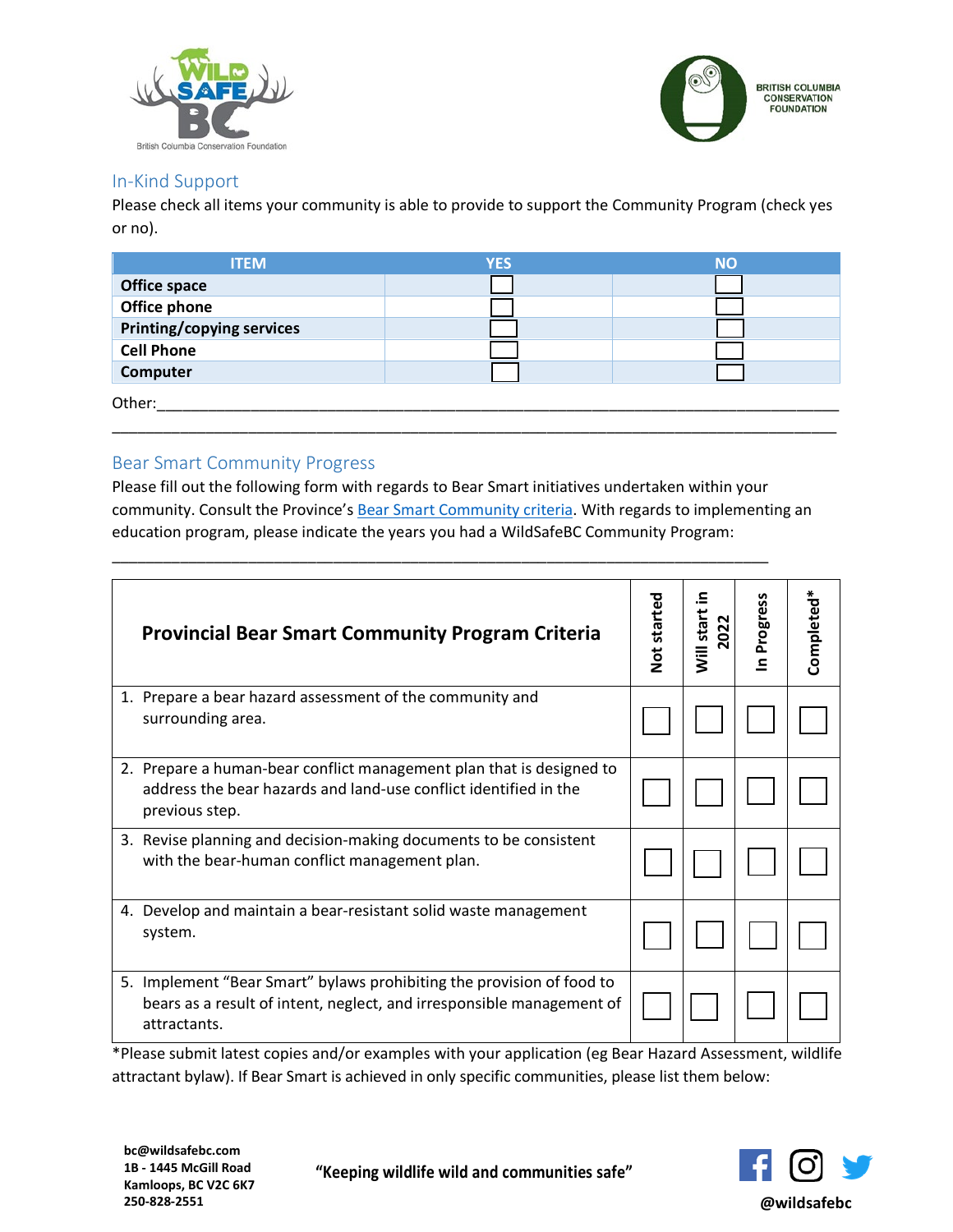



## Community Need and Support

Please describe your community's need for this program, how the program will be supported and what goals are you trying to achieve with regards to human-wildlife conflict reduction. Please limit your response to 500 words.